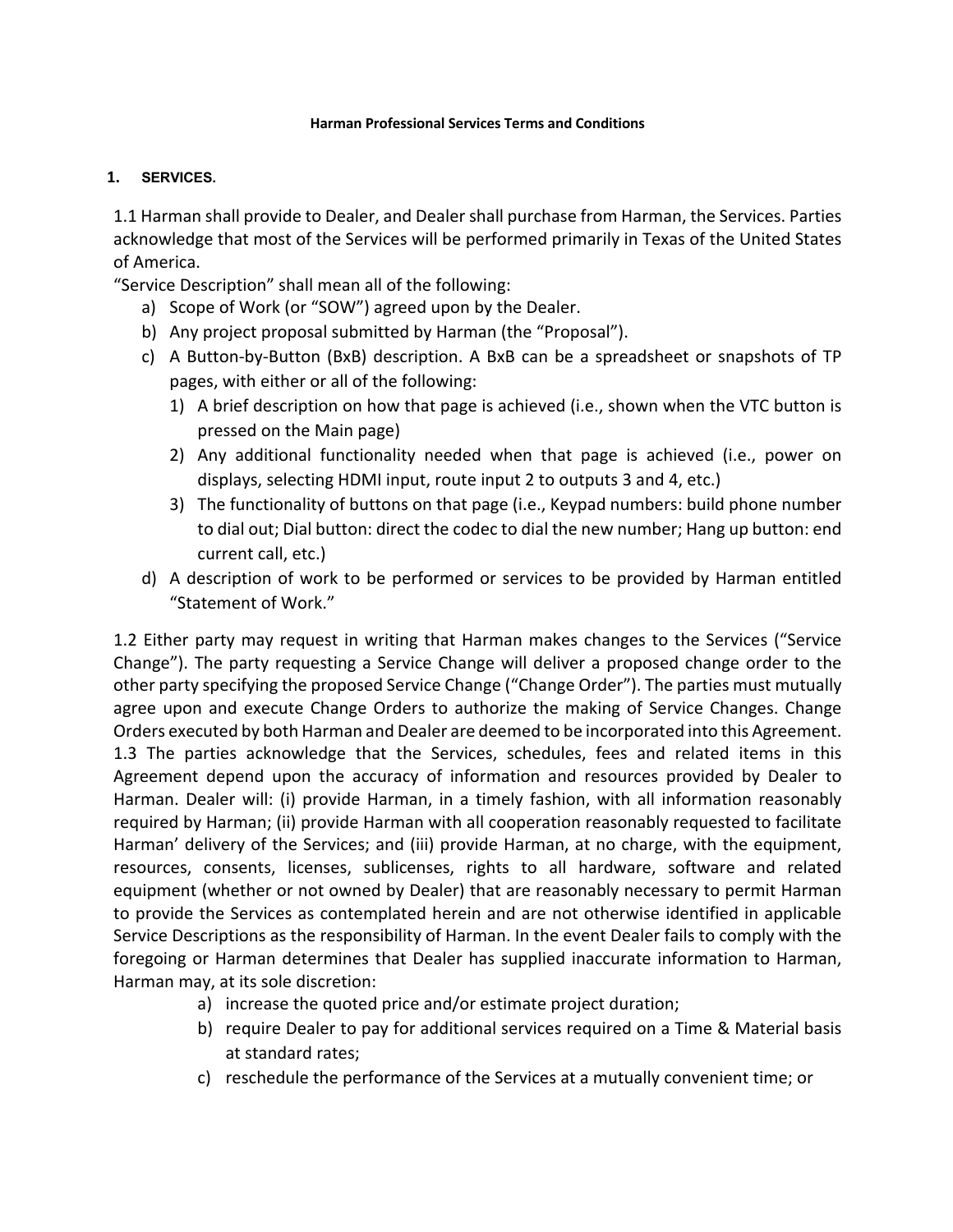d) discontinue the Services with no further liability to any party, including Dealer, its customers or any end user.

1.4 In consideration for the payment of Fees, as specified in Section 2 below, Harman will deliver materials, work product or technology specified to be delivered to Dealer in connection with the Services (each, a "Deliverable"), Dealer shall review and evaluate such Deliverables to determine if it complies in all material respects with the criteria set forth in this Agreement. If Dealer reasonably determines that any of the Deliverables fail to conform with such criteria, Dealershall notify Harman of the alleged failure and provide a detailed description thereof. Harman will, if necessary, prepare the modifications to cause the Deliverables to so conform. Support modules downloaded from Harman.com, AMX.com, BSSaudio.com, or other Harman website shall not be considered Deliverables. Subject to Dealer's warranty rights under Section 4, each Deliverable shall automatically be deemed accepted unless rejected in writing as specified herein within 14 days of receipt by or provision of access to Dealer.

1.5 Services designated as Design Services by Harman are intended to illustrate design intent and general signal flow. Not every component required for a complete AV system will be represented in the delivered drawings. Harman will only revise or edit unaltered drawings originally created by Harman. Dealer is solely responsible for reviewing all designs and drawings to verify suitability for their intended use. In the event of a conflict between drawings, EQ lists and system descriptions, the section with the greater quantity or quality shall be provided and installed. Dealer and its agents and end customers are responsible to provide and install patch cables, connectors, hardware, converters, power supplies, labels, terminals, mounting accessories, etc. necessary for complete and working system meeting design intent of specifications. The Dealer and its agents and end customers are responsible for interfacing the systems with each required sub-system and Harman recommends continually employing interfacing methods approved by the original equipment manufacturer and industry best practices.

### **2. FEES.**

2.1 Dealer shall pay Harman the fees and expenses set forth in the Service Description applicable to the Services performed ("Fees"). Harman shall deliver invoices to Dealer at the address set forth in the Order Form. Dealer shall pay Harman all Fees for Services within 30 days after the date of the invoice. After 30 days, all Fees shall accrue interest at a rate of 1.5% per month or (if lower) the maximum rate permitted by law from the date due until paid. Dealer will be responsible for sales, use, excise, value added, services, consumption, VAT, import/export, duties, tariffs, and similar assessments, taxes, fees and charges that are assessed on the Services, any Deliverables provided with the Services or the Fees.

2.2 If Service fees are specifically stated by Harman as Time and Materials ("T&M"), then the Dealer will be billed by Harman for the actual hours worked, which may be greater or less than the hours estimated by Harman. If the Service fees are not designated as T&M, the Service fees will be considered fixed. All Services, whether T&M or fixed, will be billed at Harman's standard rate(s), exclusive of any project travel and living expenses associated with Services as quoted which will be billed separately by Harman as incurred.

2.3 On-site commissioning service rates are based on standard Harman eight hour workdays, which are Monday through Friday, 8:00 am-5:00 pm or as otherwise permitted under applicable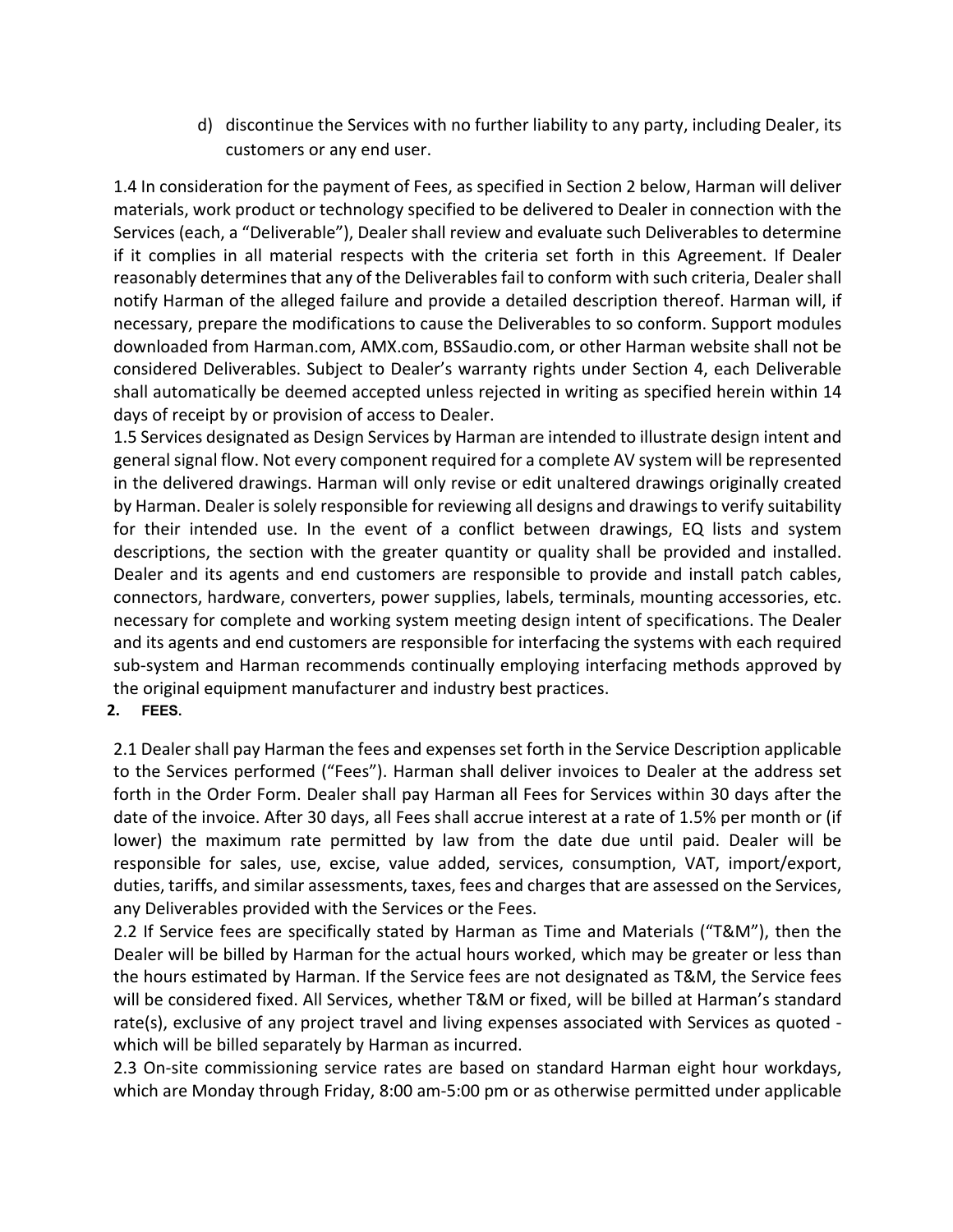laws. Service rates and totals will be billed at applicable rates as scheduled by the Dealer. Project schedules that require delivery of on-site Services outside of this standard work week will be assessed the following additional charges for a defined eight-hour work schedule:

(a) Monday through Friday 5:00 pm to 8:00 am, 1.5x the quoted rate;

(b) Saturday and/or Sunday, 2x the quoted rate; and

(c) Holiday, 3x the quoted rate.

For Dealers outside of the United States: Additional charges may apply for on-site services outside regular working hours and Harman reserves the right to apply surcharges for businessto-business transactions in EMEA.

## **3. LICENSE.**

3.1 Harman grants to Dealer's end customers only who are specifically identified by name in a PO submitted by Dealer to Harman a revocable-at-will, non-exclusive, non-assignable, nonsublicensable, non-transferrable, royalty-free, limited license to use such Deliverables solely in conjunction with the operation of the products which are the subject of the Deliverables, during the period in which such end customer owns such products and in the territory where such products are operated. The license rights granted under this Agreement are provided to Dealer's end customers only as provided in this Section 3.1 and not to the Dealer. Dealer acknowledges and agrees Dealer shall not acquire any license rights of any kind under this Agreement. All other rights not granted in this Agreement are reserved by Harman.

3.2 The right of Dealer's end customers to use the Deliverables as stated in this Agreement is contingent upon Dealer paying the applicable Fees. Except as set forth herein, Harman retains all rights, title, and interest in and to the software, data, documentation and other Deliverables provided under this Agreement. Nothing in this Agreement will preclude Harman from marketing, developing or using for itself or others, services or products that are the same as or similar to those provided to Dealer by Harman pursuant to this Agreement, or using the knowledge and expertise gained by performing the Services hereunder.

## **4. WARRANTIES.**

4.1 Harman warrants that (i) it will perform all the Services in a professional and workmanlike manner, (ii) the personnel assigned by Harman will possess the skill and experience necessary to perform the Services, and (iii) the Deliverables (excluding any third party components of the Deliverables) shall conform in all material respects to the applicable Service Description for 30 days after delivery. Each party represents and warrants that it has the right to execute and perform its obligations under this Agreement.

4.2 As Dealer's sole and exclusive remedy, and Harman's entire liability, therefore, Harman shall promptly re-perform any Services and correct any Deliverables that do not comply with these warranties. Dealer hereby waives any and all other rights and remedies Dealer may have at law or in equity. If Harman is unable to re-perform such Services, Dealer shall be entitled to recover the Fees paid for the Services not conforming to such terms as its sole and exclusive remedy. Following the warranty period set forth in Section 4.1, Dealer may purchase off-site support through the Harman support call center.

# 4.3 **EXCEPT AS OTHERWISE SET FORTH IN THIS AGREEMENT, NEITHER PARTY GIVES ANY WARRANTY WITH RESPECT TO THE SERVICES OR DELIVERABLES AND BOTH PARTIES EXPRESSLY**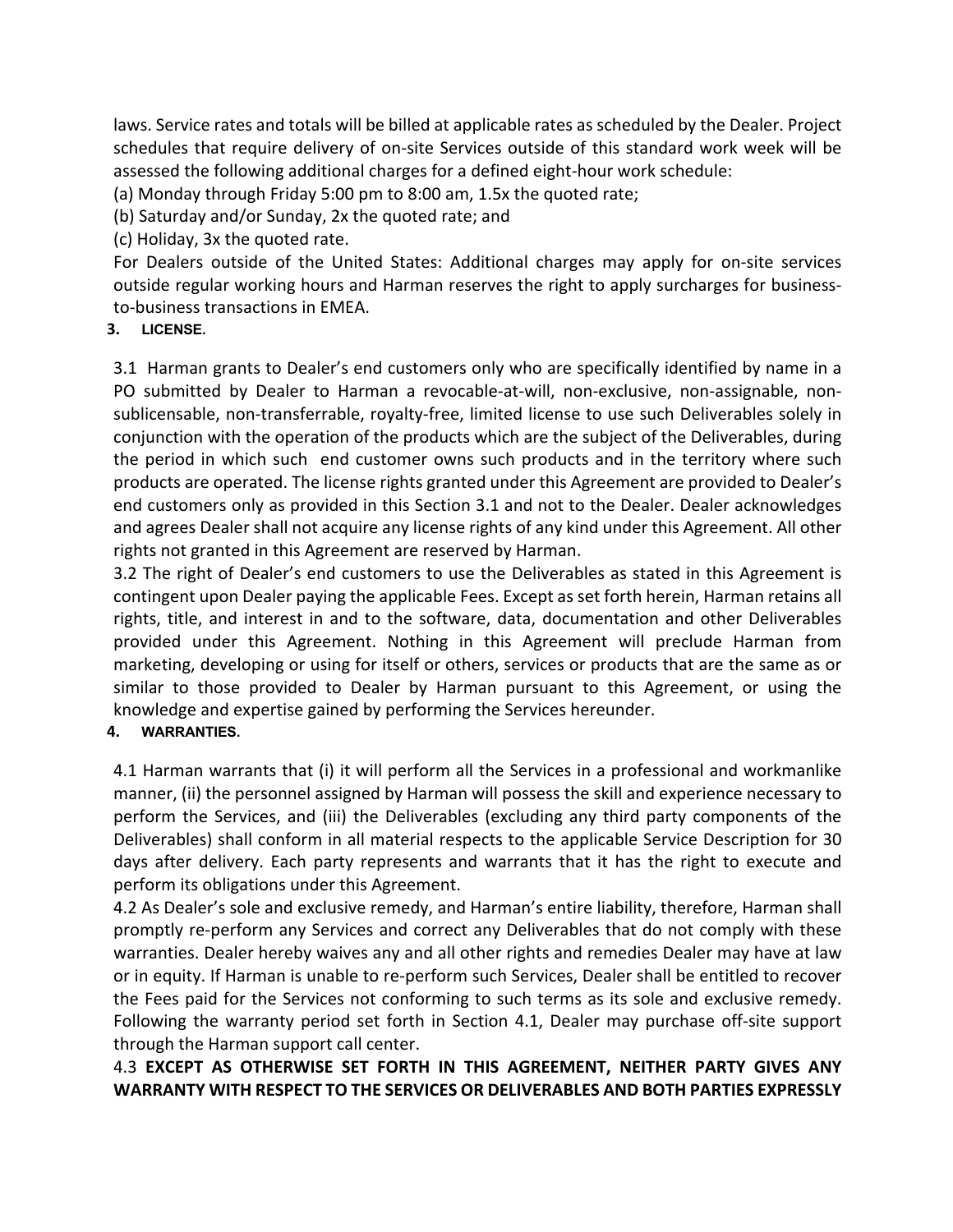**DISCLAIM AND EXCLUDE ALL WARRANTIES, TERMS AND CONDITIONS NOT EXPRESSLY SET OUT IN THIS AGREEMENT WHETHER IMPLIED BY OPERATION OF LAW, BY CUSTOM, STATUTE OR OTHERWISE (INCLUDING WITHOUT LIMITATION ANY WARRANTY, TERM OR CONDITION OF NON-INFRINGEMENT, MERCHANTABILITY, SATISFACTORY QUALITY OR FITNESS FOR PARTICULAR PURPOSE) IN EACH CASE TO THE MAXIMUM EXTENT PERMITTED BY APPLICABLE LAW.** 

## **5. TERM AND TERMINATION.**

5.1 The term of this Agreement shall begin as of the Effective Date set forth in the original Distribution or Dealer Agreement executed between the Parties and shall continue so long as such agreement remains in full force and effect or unless otherwise terminated under this Section 5 ("Term"). Either party may terminate this Agreement for the breach by the other party of a material term of this Agreement (including a breach of the payment obligations under this Agreement) unless the breaching party has, within 30 days after notice, either: (a) cured such breach, or (b) made substantial progress to cure such breach (if such breach is curable) and implemented a plan that results in a cure of the breach within 60 days.

5.2 If either party becomes insolvent, fails to pay, or admits in writing its inability to pay debts as they become due; or if either party applies for, consents to, or acquiesces in the appointment of a trustee, receiver or other custodian for such party or for a substantial part of such party or makes a general assignment for the benefit of creditors; or, if a trustee, receiver or other custodian is appointed for such party or for a substantial part of such party's property and is not discharged within sixty (60) days; or if any bankruptcy, reorganization, debt arrangement or other proceeding under any bankruptcy law, or any dissolution or liquidation proceeding is commenced by, consented to, or acquiesced in by such party and has not been dismissed within sixty (60) days; or, if either party ceases to conduct its business in the normal course, this Agreement may be terminated by the other party immediately upon delivery of written notice to the affected party.

5.3 Upon request and upon the termination of this Agreement, the parties shall return any and all Confidential Information of the other party.

## **6. INDEMNIFICATION.**

Dealer will indemnify, defend and hold harmless Harman and its equity holders, parents, affiliates and subsidiaries and all of their respective directors, officers, employees, agents, successors and assigns (the "Harman Parties") from and against all claims, damages, losses and expenses, injuries, costs, penalties, actions, judgments and investigations (including reasonable attorneys' fees and fees for expert witnesses) arising out of, resulting from or relating to any claim asserted by any third party or end-user or Dealer's customers, end customers, personnel, representatives or agents, including but not limited to a proceeding that is based upon:

(a) Any actions, omissions, errors, negligence or misconduct by Dealer, its agents, representatives, customers or end customers that cause harm to Harman or cause Harman to be subject to a claim by a third party or end-user;

(b) Alleged or actual infringement or misappropriation of any patent, copyright, trade secret, trademark, or other right or interest of any third party, including allegations or claims that any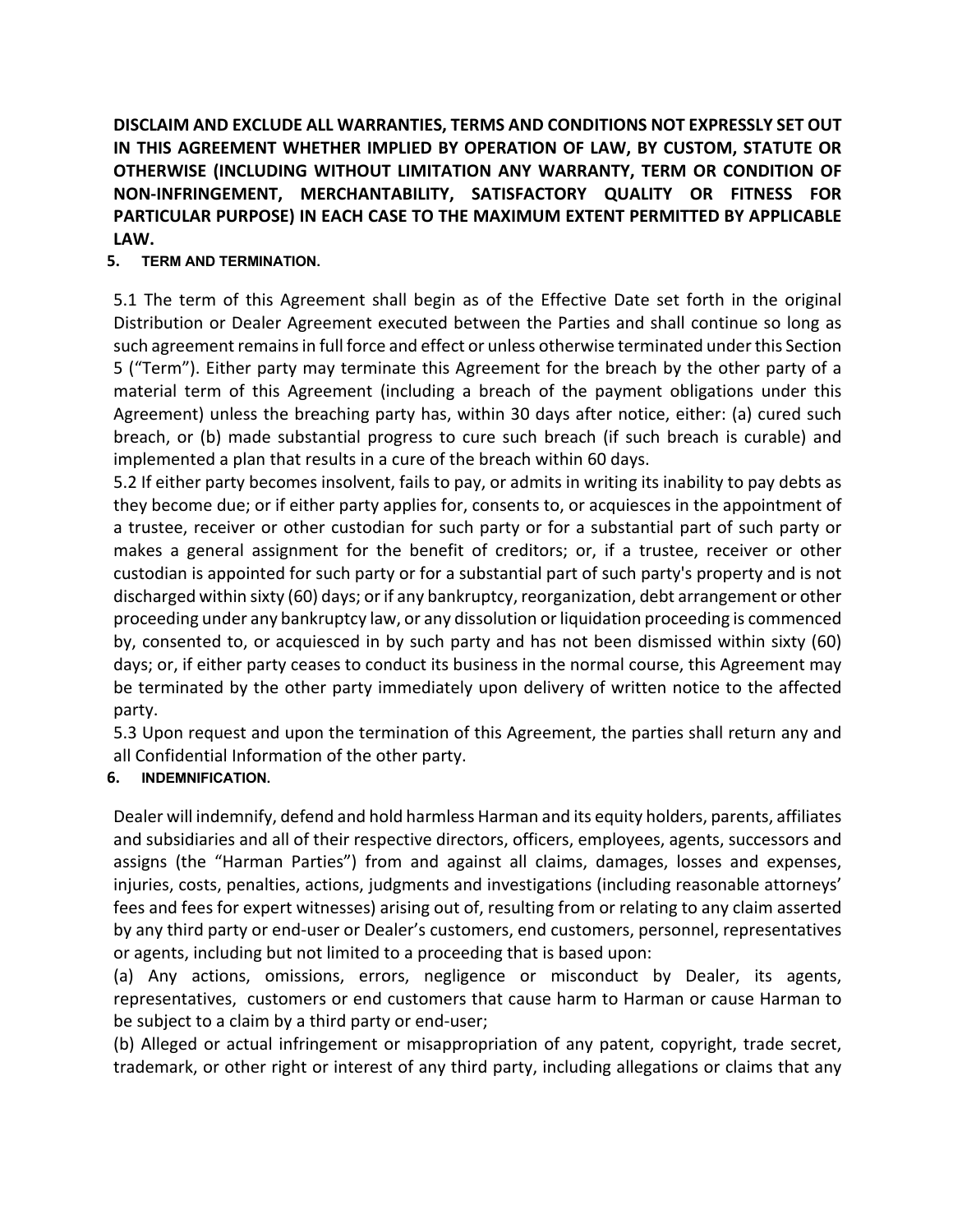technology, products, components, designs, content and/or material provided or supplied to Harman by Dealer, its agents, representatives or customers infringes the rights of any third party; (c) Any product liability claims asserted against Harman by any of Dealer's customers, end customers, any end-users or third parties arising out of breach of the Dealer's warranties, representations, covenants or obligations under this Agreement or otherwise attributable to Dealer's acts, errors, omissions, negligence or misconduct.

(d) Any injury to or death of any person, or any damage to property, caused by defects in the manufacture of products sold by Dealer's customers;

(e) Any breach or inaccuracy of any of the Dealer's representations and warranties under this Agreement;

Harman agrees to promptly notify Dealer of any claim by any third party for which Harman may be entitled to indemnification and Dealer will defend the Harman Parties, and each of them, against these claims, through attorneys of Harman's choosing, at no cost or expense to any of the Harman Parties. Harman will reasonably cooperate with Dealer in the defense of such action, provided that Dealer will reimburse all cooperating Harman Parties for their reasonable out-ofpocket costs incurred in connection with such cooperation.

## **7. CONFIDENTIAL INFORMATION.**

7.1 It is expected that the parties will disclose to each other certain confidential information ("Confidential Information") which may or may not be marked "confidential" or "proprietary." All Confidential Information of one party ("Disclosing Party") that is disclosed to the other party ("Recipient") shall remain the sole property of the Disclosing Party, which shall own all rights, title, interest and intellectual property rights therein.

7.2 Except as expressly allowed in this Agreement, both parties agree not to duplicate in any manner the other's Confidential Information or to disclose it to any third party or to any of their employees not having a need to know same to implement this Agreement. The Recipient shall ensure that any such third party or employee is bound by written confidentiality provisions at least as restrictive as those contained in this Agreement. Each Recipient agrees to keep the Disclosing Party's Confidential Information in a safe and secure place and protect it from unauthorized use or disclosure. Recipient shall use the Disclosing Party's Confidential Information solely for the implementation of this Agreement and for no other purpose, whether for Recipient's own benefit or the benefit of any third party. For clarification purposes, Harman shall be allowed to disclose the Confidential Information of Dealer and/or Dealer's end customers to Harman's affiliates, attorneys, accountants, auditors, contractors, subcontractors, agents and representatives to fulfill Harman's purpose and obligations under this Agreement.

7.3 Confidential Information shall not include, and the foregoing restrictions shall not apply to, information which Recipient can prove: (i) is or becomes a part of the public domain; (ii) was in Recipient's lawful possession prior to the disclosure and had not been subject to limitations on disclosure or use; (iii) is entirely and independently developed by Recipient without any knowledge or reference to the Confidential Information; (iv) is lawfully disclosed hereafter to Recipient, without restriction, by a third party who did not acquire the information from the Disclosing Party; or (v) is disclosed to the minimum required by a court of competent jurisdiction after Recipient has obtained a protective order.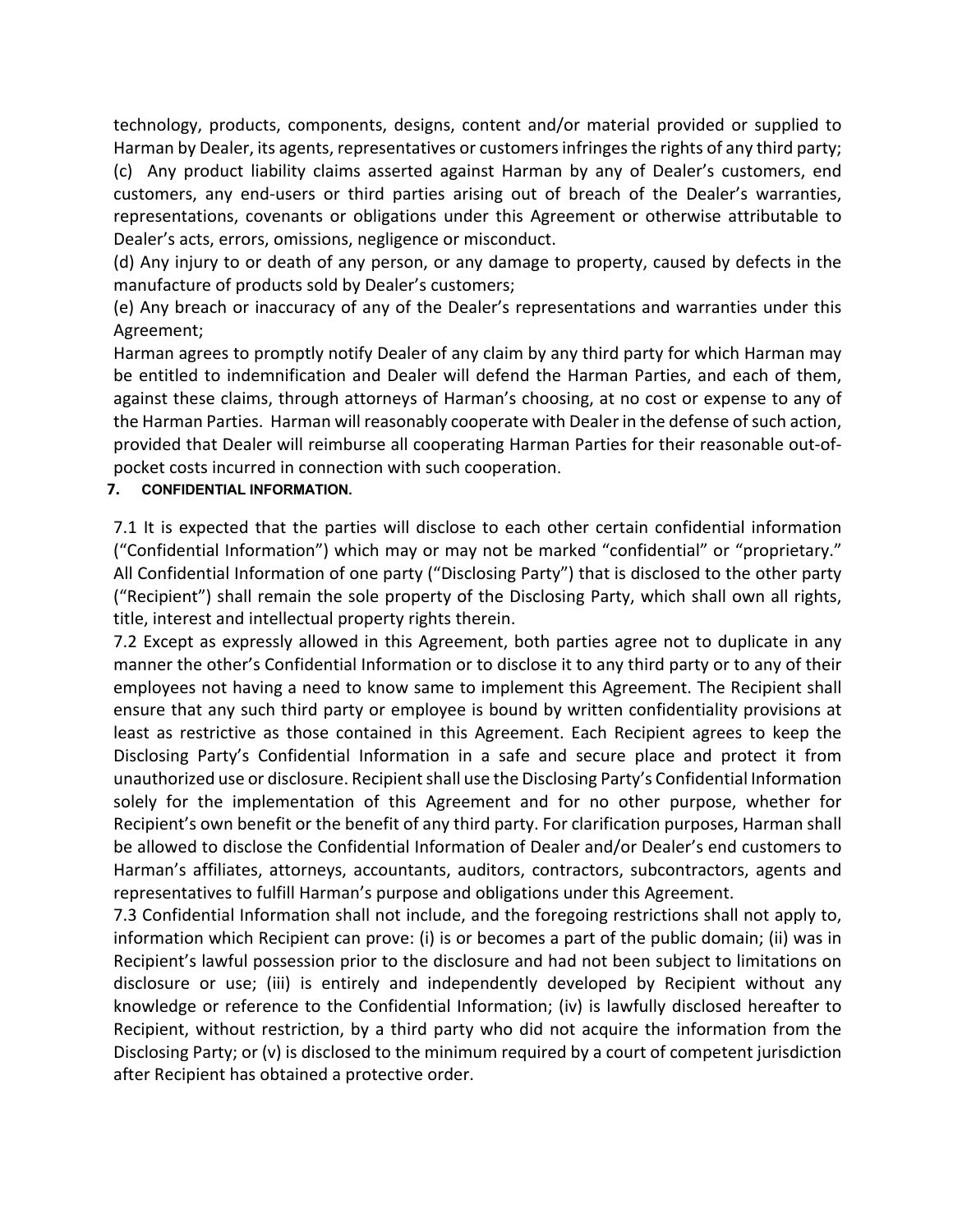### **8. LIMITATION OF LIABILITY.**

8.1 **IN NO EVENT SHALL EITHER PARTY OR THEIR RESPECTIVE AFFILIATES, OFFICERS, DIRECTORS, EMPLOYEES, REPRESENTATIVES, AGENTS, SUCCESSORS OR ASSIGNS BE LIABLE FOR ANY INCIDENTAL, INDIRECT, SPECIAL OR CONSEQUENTIAL DAMAGES FOR ANY CLAIM ARISING UNDER THIS AGREEMENT, REGARDLESS OF THE CAUSE OF ACTION AND EVEN IF SUCH PARTIES HAS BEEN ADVISED OF THE POSSIBILITY OF SUCH DAMAGES.** 

8.2 **EACH OF THE PARTIES SHALL BE LIABLE TO THE OTHER FOR ANY DIRECT DAMAGES ARISING OUT OF OR RELATING TO ITS PERFORMANCE OR FAILURE TO PERFORM UNDER THIS AGREEMENT; PROVIDED, HOWEVER, THAT THE LIABILITY OF EACH PARTY AND ITS AFFILIATES, OFFICERS, DIRECTORS, EMPLOYEES, DEALERS, REPRESENTATIVES, AGENTS, SUCCESSORS AND ASSIGNS TO THE OTHER PARTY, WHETHER BASED ON AN ACTION OR CLAIM IN CONTRACT, EQUITY, NEGLIGENCE, TORT OR OTHERWISE, FOR ANY EVENT, ACT OR OMISSION SHALL NOT EXCEED AN AMOUNT EQUAL TO THE FEES FOR SERVICES PAID TO HARMAN UNDER THIS AGREEMENT DURING THE SIX-MONTH PERIOD IMMEDIATELY PRECEDING THE MOST RECENT EVENT GIVING RISE TO THE LIABILITY (OR IF SUCH EVENT OCCURS IN THE FIRST SIX MONTHS OF THE AGREEMENT TERM, THE AMOUNT ESTIMATED TO BE PAID IN THE FIRST SIX MONTHS OF THE TERM).**

8.3 **THESE LIMITATIONS OF LIABILITY SET FORTH IN THIS SECTION 8 SHALL NOT APPLY TO: (A) THIRD PARTY CLAIMS; (B) CLAIMS BY DEALER'S CUSTOMERS, END CUSTOMERS, PERSONNEL, AGENTS, REPRESENTATIVES OR ANY END USER; (C) DEALER'S INDEMNIFICATION OBLIGATIONS UNDER THIS AGREEMENT; (C) DEALER'S BREACH OF ITS PAYMENT OBLIGATIONS; OR (D) DEALER'S CONFIDENTIALITY OBLIGATIONS.**

**9. GENERAL.**

9.1 Dealer shall not assign this Agreement or any part of it without the prior written consent of Harman.

9.2 Harman may subcontract portions of the Services but will remain responsible for all obligations under this Agreement performed by Harman's subcontractors to the same extent as if such obligations were performed by Harman's employees.

9.3 Though Dealer will resell the Services to its end customers, Harman remains responsible solely and exclusively to Dealer for all the Services hereunder.

9.4 Each party will be excused from performance under this Agreement (other than obligations to make payments) for any period and to the extent that it is prevented from performing any obligations pursuant to this Agreement, in whole or in part, as a result of an event or circumstance beyond the reasonable control of such party.

9.5 This Agreement, including all Service Descriptions, contains the entire agreement of the parties regarding the subject matter.

9.6 The provisions of this Agreement may not be amended, except by an agreement in writing signed by authorized representatives of both parties.

9.7 The waiver of any breach of any provision of this Agreement or any Service Description shall only be effective if in writing.

9.8 The parties hereto agree that any rule of construction to the effect that ambiguities are to be resolved against the drafting party shall not be applied in the interpretation of this Agreement.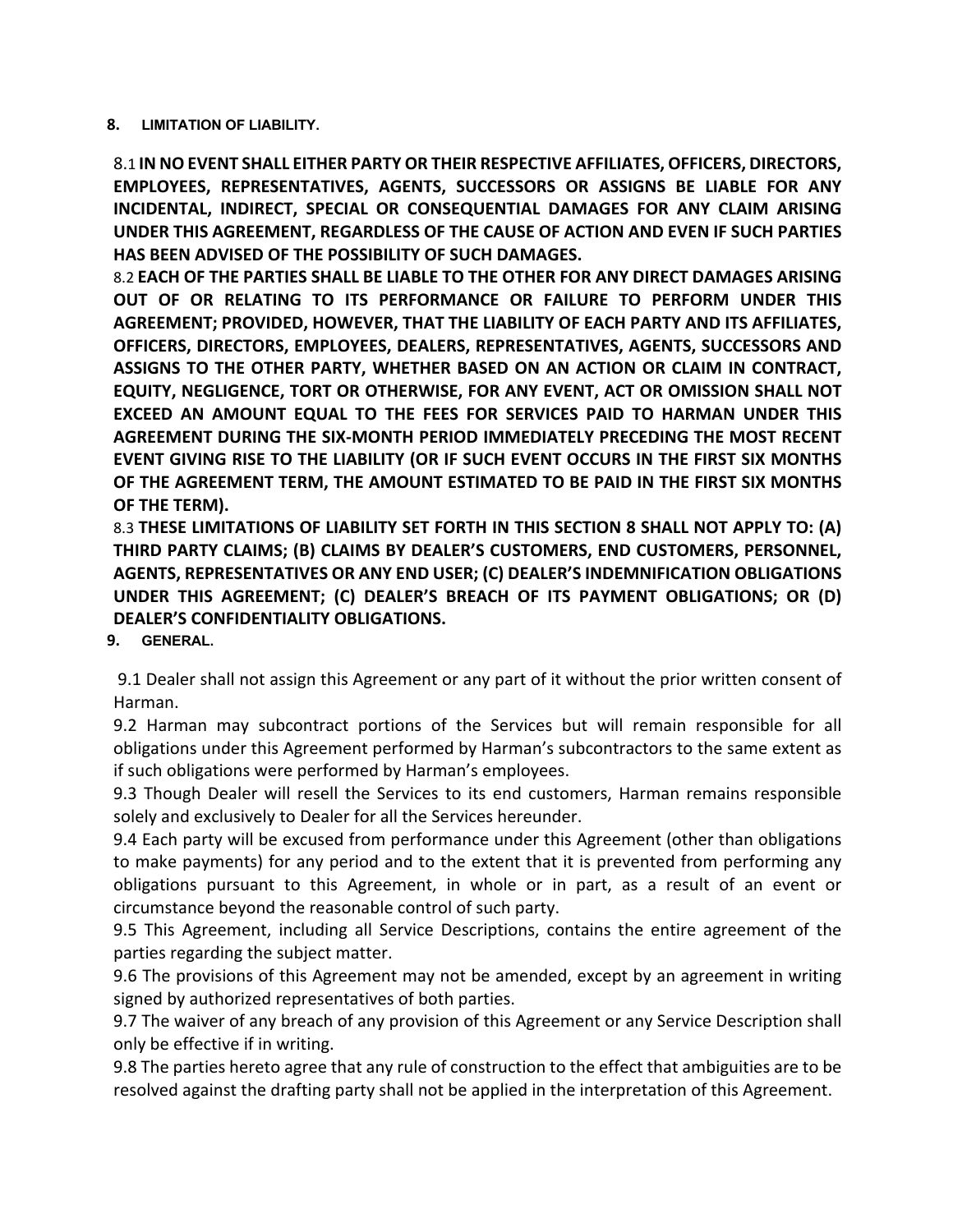9.9 The formation, existence, construction, performance, validity and all aspects of this Agreement will be governed by the laws of The State of New York of The United States of America without regard to its conflicts of laws principles. Any action to resolve any dispute that has not been resolved by good faith negotiations must be commenced in the state or federal courts sitting in the Borough of Manhattan of the City of New York. The parties submit to the personal jurisdiction of those courts and waive any defense that jurisdiction or venue in those courts is inappropriate or inconvenient. Notwithstanding the provisions of this Section, either party may seek from any court of competent jurisdiction any interim or provisional relief before, during, or after any arbitration.

9.10 If Dealer is resided in the People's Republic of China (the "PRC") or resells the Services to its end customers in the PRC, Dealer shall comply with all relevant approval, registration, or other requirements applicable under relevant laws and regulations of the PRC to the conclusion and performance of this Agreement. Dealer will indemnify, defend, and hold Harman harmless from and against all losses, damages, claims, expenses, or liabilities arising from Dealer's breach of this undertaking.

9.11 All notices under this Agreement must be in writing and shall be deemed given if personally delivered, sent by certified or overnight mail service to the address on the Order Form.

9.12 All provisions which by their nature or their terms contemplate continuing effectiveness shall survive any termination or expiration of this Agreement including, but not limited to, Section 4 (WARRANTIES), Section 6 (INDEMNIFICATION), Section 7 (CONFIDENTIAL INFORMATION), Section 8 (LIMITATION OF LIABILITY), and Section 9 (GENERAL).

9.13 If any provision of this Agreement is invalid or unenforceable, the other provisions shall remain in full force and effect and shall be construed in order to effectuate the purposes and intent of this Agreement.

9.14 No person or entity shall be deemed a third-party beneficiary under or by reason of this Agreement.

9.15 In providing Services to Dealer, Harman is acting only as an independent contractor. The activities under this Agreement shall not create the relationship of employer and employee, a partnership, joint venture, agency or any other type of joint relationship between Harman and Dealer.

9.16 Harman has entered this Agreement for the benefit of its affiliates. Therefore, Harman's affiliates may perform certain obligations under this Agreement, such as but not limited to the subsequent processing of orders for Harman products, the Deliverables, delivery thereof, and/or performance of certain services. Such Harman Affiliate shall be stated on the order confirmation or the corresponding invoice, and shall have the right to enforce any contractual term, such as but not limited to obtaining damages, an injunction or specific performance as if it had been a party to this Agreement.

9.17 This Agreement has been drafted and executed in the English language by the express will of both parties. To the fullest extent permitted by law, the parties waive any requirement of law that would otherwise require this Agreement to be drafted or executed in any other language.

9.18This Agreement may be executed in counterparts, each of which shall be deemed an original, but all of which, taken together, shall constitute one single agreement between the Parties. The signature, digital or otherwise, of either Party transmitted by facsimile, by scanned images (such as but not limited to .pdf or .tiff file formats) attached to electronic mail, through any third party electronic execution service